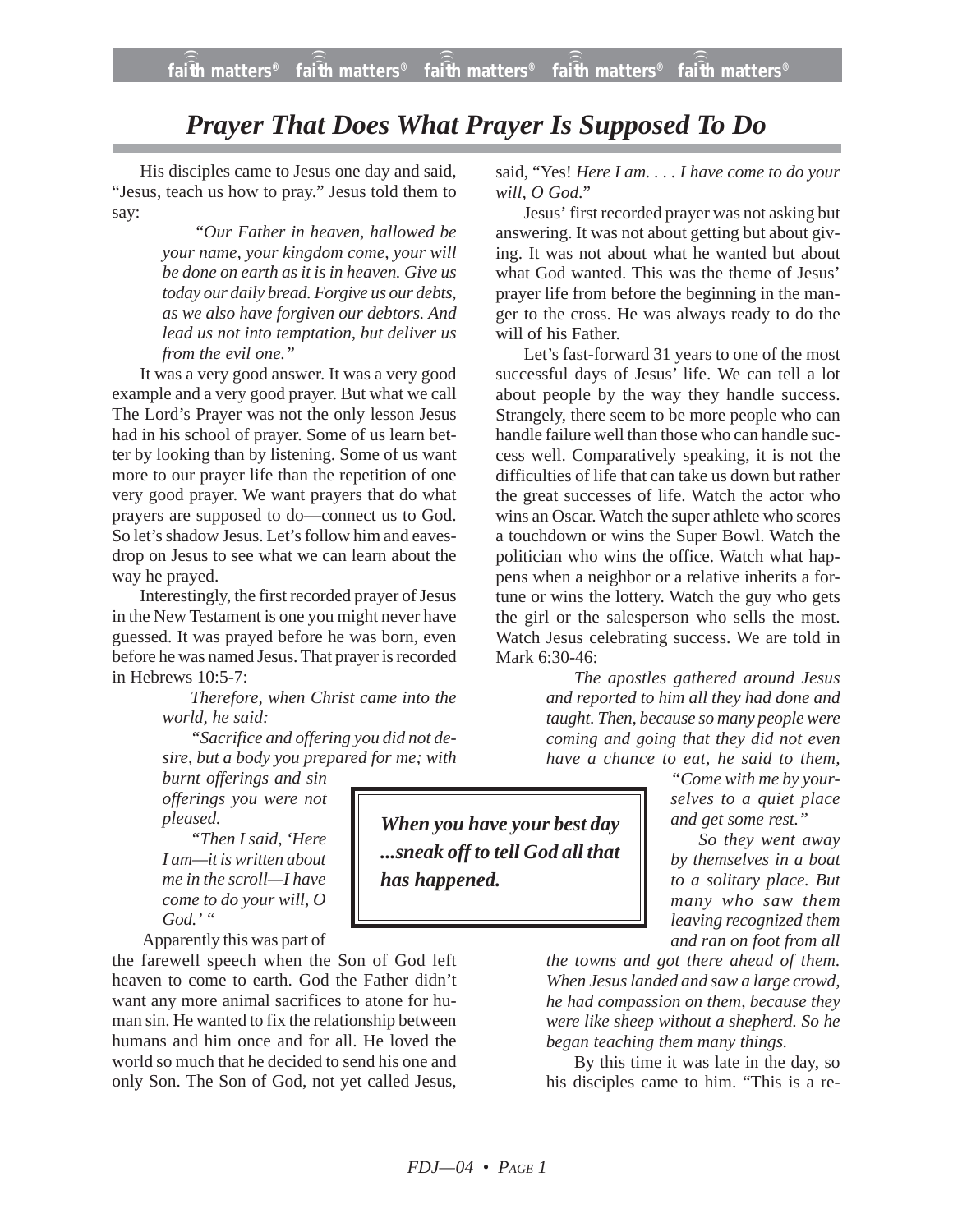mote place," they said, "and it's already very late. Send the people away so they can go to the surrounding countryside and villages and buy themselves something to eat."

*But he answered, "You give them something to eat."*

*They said to him, "That would take eight months of a man's wages! Are we to go and spend that much on bread and give it to them to eat?"*

*"How many loaves do you have?" he asked. "Go and see."*

*When they found out, they said, "Five—and two fish."*

*Then Jesus directed them to have all the people sit down in groups on the green grass. So they sat down in groups of hundreds and fifties. Taking the five loaves and the two fish and looking up to heaven, he gave thanks and broke the loaves. Then he gave them to his disciples to set before the people. He also divided the two fish among them all. They all ate and were satisfied, and the disciples picked up twelve basketfuls of broken pieces of bread and fish. The number of the men who had eaten was five thousand.*

*Immediately Jesus made his disciples get into the boat and go on ahead of him to Bethsaida, while he dismissed the crowd. After leaving them, he went up on a mountainside to pray.*

Jesus had performed one of the greatest miracles in all of history. He manipulated the forces of nature. He brought the powers of heaven down to earth. He satisfied the hunger of thousands of people. He became the center of attention and the celebrity of his generation. And how did he celebrate his success? *"He went up on a mountainside to pray."*

Please don't misunderstand. It wasn't that he didn't enjoy the praise of the people. It wasn't that he didn't like the party. It's just that God was the most important person in Jesus' life and when any of us experience our greatest success we want to share that success with the person that is most important to us.

Put yourself in Jesus' sandals. When you have your best day—a promotion at work, your wedding day, the birth of your baby, the day you win the championship, the day your dreams come true—at the end of that day, sneak off to tell God all that has happened. Sneak off to pray.

Good days and difficult days sometimes come on the same day. Just when it seems life can't get any better things can suddenly become frightening and difficult. Life is like that—a strange blend of the best and the worst, of victory and defeat, of bitter and sweet. For Jesus, the same prayer that celebrated success on the mountainside prepared him for the storm on the water. Mark 6:47-52 continues:

> *When evening came, the boat was in the middle of the lake, and he was alone on land. He saw the disciples straining at the oars, because the wind was against them. About the fourth watch of the night he went out to them, walking on the lake. He was about to pass by them, but when they saw him walking on the lake, they thought he was a ghost. They cried out, because they all saw him and were terrified.*

> *Immediately he spoke to them and said, "Take courage! It is I. Don't be afraid." Then he climbed into the boat with them, and the wind died down. They were completely amazed, for they had not understood about the loaves; their hearts were hardened.*

It was on Galilee Lake that this happened. While not a big lake—it's only about seven miles across—it is a deep lake surrounded by mountains, and storms come up quickly. I know. I was once caught in a storm out on Galilee Lake. It was scary! A group of us had rented a 30 foot fishing boat to go from one side of the lake to the other. It had a main deck and a set of stairs like a ladder that went up to an observation level. The day was clear and the water was calm as we left the dock and most of the passengers went to the upper level for a better view. We were perhaps three-quarters of the way across the lake when, from nowhere, the winds whipped up and the small craft started to heave from side to side. We were top-heavy from all the people upstairs. The captain yelled for them to come down but they were holding on with all their strength to avoid being thrown overboard. No way were they going to climb down. I was on the lower deck enjoying the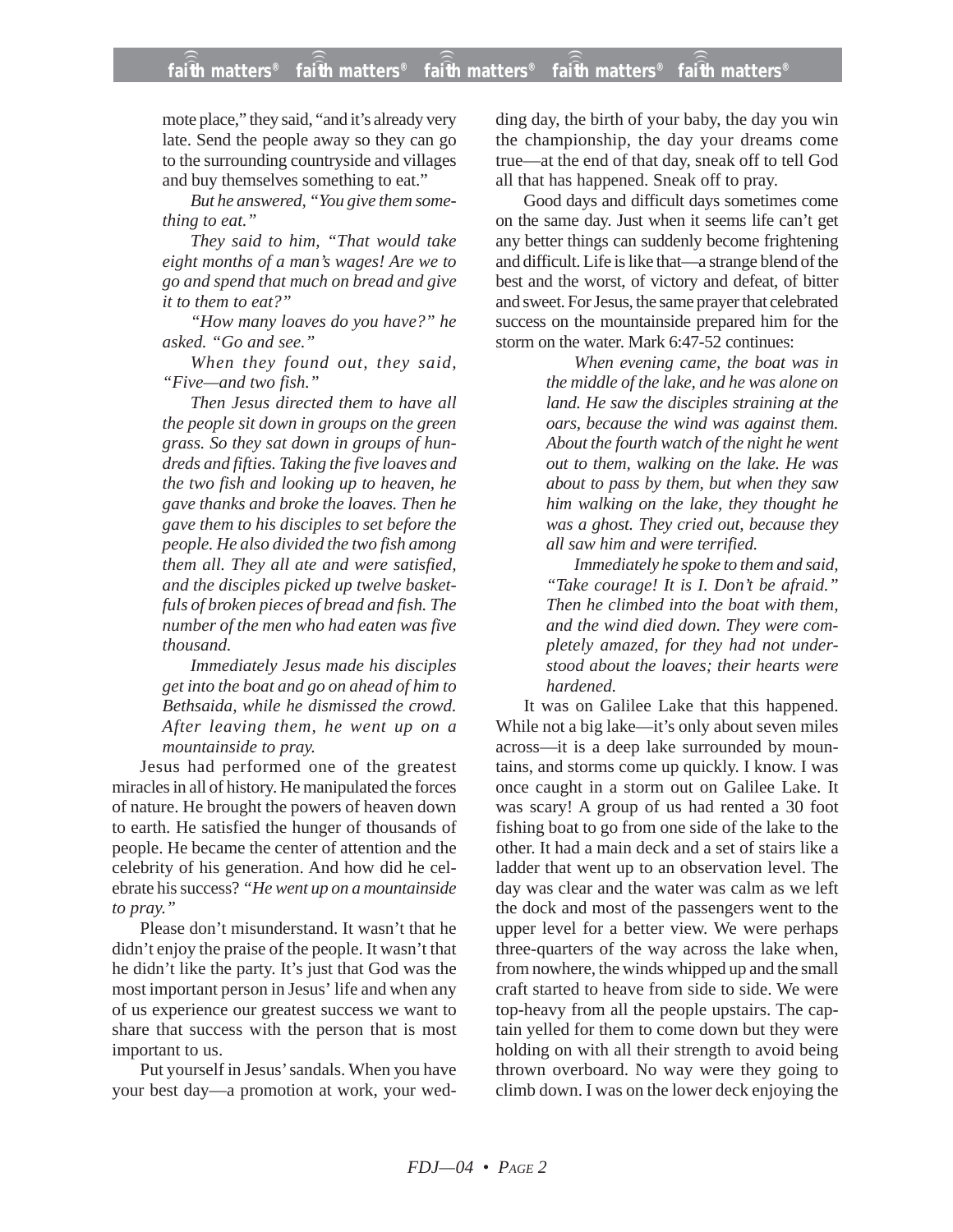excitement until I looked in the captain's eyes and saw panic. He had lived his entire life on this lake and he was truly scared.

That's how it was for Jesus' friends that night on Galilee Lake. They were veteran sailors, but the storm was fierce and frightening and their lives were at risk. They needed help. So Jesus stepped off the shore and *onto* the lake. He walked *on* the water to their boat. Now, if they were scared before, they were really scared when they saw what they thought was a ghost coming their way. When Jesus stepped into their boat the winds subsided

and the waves became calm. Everything was safe. The storm was past.

How did he do that? What about the laws of physics? Through the years there have been an abundance of explanations given but no definitive answers. Let me offer you a super-physics explana-

tion. This was the second major miracle in less than 24 hours. It was an act of God. It was the result of prayer.

Did Jesus know that the storm was coming? Probably not. Could he have walked on the water if he had not prayed? We are never told. But the principle here is important: Jesus prayed before the storm so that when the storm came he was ready. Sometimes prayer is celebrating the successes of life. More often prayer is preparing us for the unknown-but-sure-to-come storms of life. Blessed are those who are prayed up before the storms come.

The longest recorded prayer of Jesus is reported in John 17:1-26. Sometimes it is called the "High Priestly Prayer." It was spoken in private so the only way we know what was said is that Jesus told us.

Because the prayer is so long we won't take the time to read it all here, but I want to tell you some things about it. First of all, Jesus kept his eyes open. We often close our eyes to minimize the distractions around us, but Jesus prayed wide-

*Sometimes prayer is celebrating the successes of life. More often prayer is preparing us for the unknown-but-sure-to-come storms of life. Blessed are those who are prayed up before the storms come.*

eyed and looking up toward the face of God. It was the typical Jewish stance.

Also, Jesus prayed for himself, for his disciples and for us. For himself he prayed in verses 2 and 5, *"Father the time has come"* (because he was nearing his death). . . . *And now, Father, glorify me in your presence with the glory I had with you before the world began."*

Then he prayed for his disciples in verse 11, *"Holy Father, protect them by the power of your name—the name you gave me—so that they may be one as we are one."* He was concerned about

their safety after he died.

And then he prayed for us in verses 20 and 21, *"My prayer is not for (my disciples) alone. I pray also for those who will believe in me through their message, that all of them may be one, Father, just as you are in me and I am in you."* How stunning to think that Jesus, on his way to the cross, took time to stop and pray one of his longest prayers—and he had you and

me in mind in that prayer! And Jesus is still praying for us every day, including today!

The third point I would like to make is that Jesus' prayer can be hard to understand. It's not that the prayer is confusing, but it is personal and passionate. Jesus is simply talking things through with his Father, from his heart. That's what prayer was for Jesus. And that's what prayer is for many of us, as well. When we pray we pour out our thoughts and feelings in words that others may not easily understand and might even find boring. But God is the best listener in the universe. In many ways, that is the heart of prayer—not so much about asking as it is just talking things through with the God who listens and cares.

Later that same week Jesus knew he had only hours left to live and he was overwhelmed. He thought about dying. He thought about the pain of crucifixion. He thought about having the sins of the world dumped on him. As a result, he was depressed.

Have you ever felt so totally down that you thought you might die? Have you ever been so